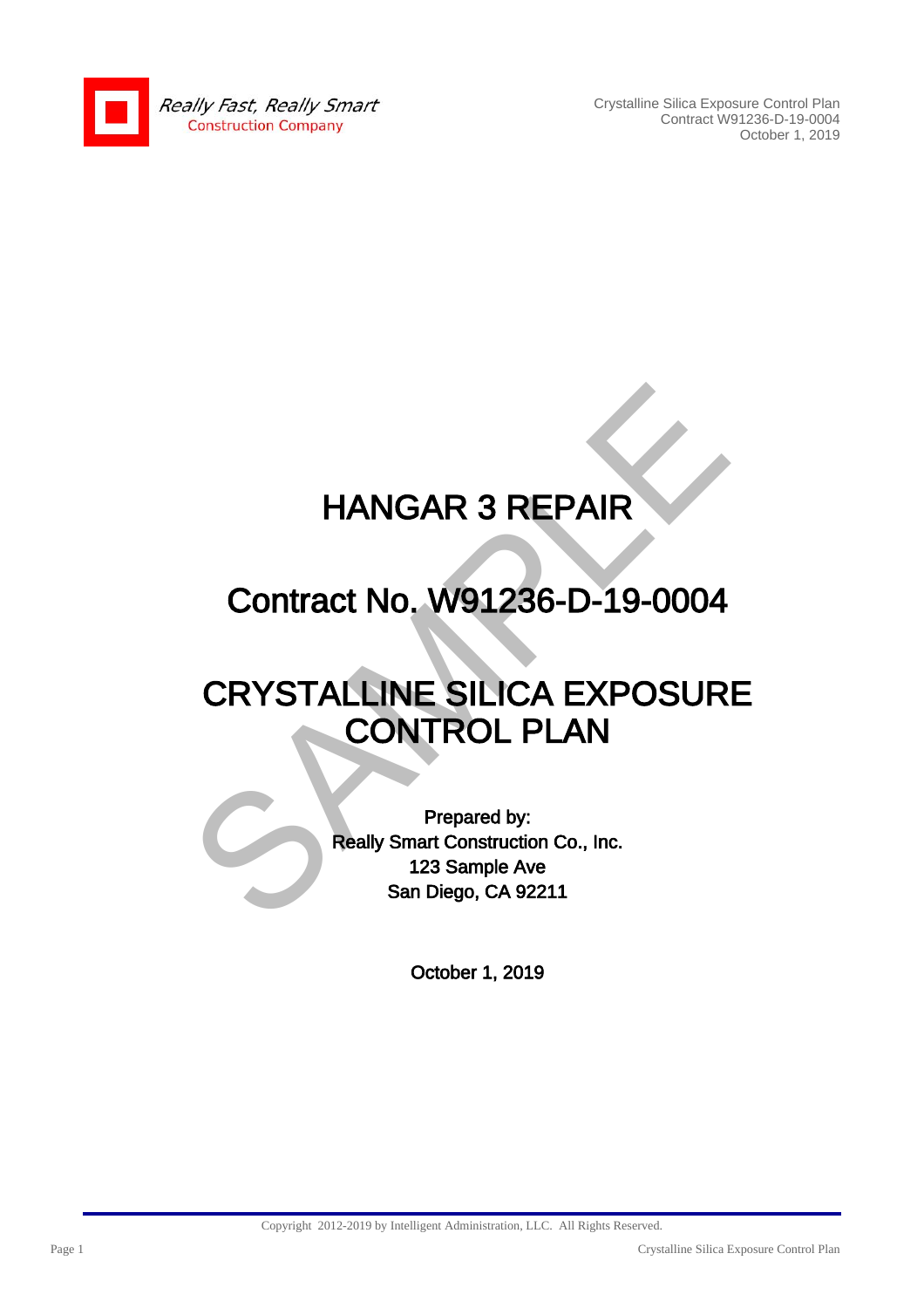

Crystalline Silica Exposure Control Plan Contract W91236-D-19-0004 October 1, 2019

| <b>SECTION</b>  | <b>SUBJECT</b>                                 | <b>PAGE</b>    |
|-----------------|------------------------------------------------|----------------|
| 1.              | <b>POLICY STATEMENT</b>                        | 3              |
| 2.              | <b>HEALTH EFFECTS</b>                          | $\overline{4}$ |
| 3.              | <b>PURPOSE</b>                                 | 5              |
| 4.              | <b>SCOPE</b>                                   | 5              |
| 5.              | <b>DEFINITIONS</b>                             | 5              |
| 6.              | <b>RESPONSIBILITIES</b>                        | 6              |
| 7.              | <b>CONTROL METHODS</b>                         | 8              |
|                 | A. SPECIFIED CONTROL METHODS                   | 8              |
|                 | <b>B. ALTERNATIVE EXPOSURE CONTROL METHODS</b> | 9              |
| 8.              | <b>RESPIRATORY PROTECTION</b>                  | 11             |
| 9.              | <b>HOUSEKEEPING</b>                            | 12             |
| 10.             | <b>MEDICAL SURVEILLANCE</b>                    | 13             |
| 11.             | <b>HAZARD COMMUNICATION</b>                    | 16             |
| 12.             | <b>WARNING SIGNS</b>                           | 16             |
| 13.             | <b>SAFE WORK PRACTICES</b>                     | 17             |
| 14.             | <b>RECORDKEEPING</b>                           | 17             |
| 15.             | PROGRAM EVALUATION                             | 19             |
| <b>APPENDIX</b> |                                                |                |
| A               | SITE INSPECTION CHECKLIST                      | 20             |
| B               | SILICA EXPOSURE CONTROL FORM                   | 29             |
| $\mathbf C$     | <b>RISK MANAGEMENT MATRIX</b>                  | 30             |

Copyright 2012-2019 by Intelligent Administration, LLC. All Rights Reserved.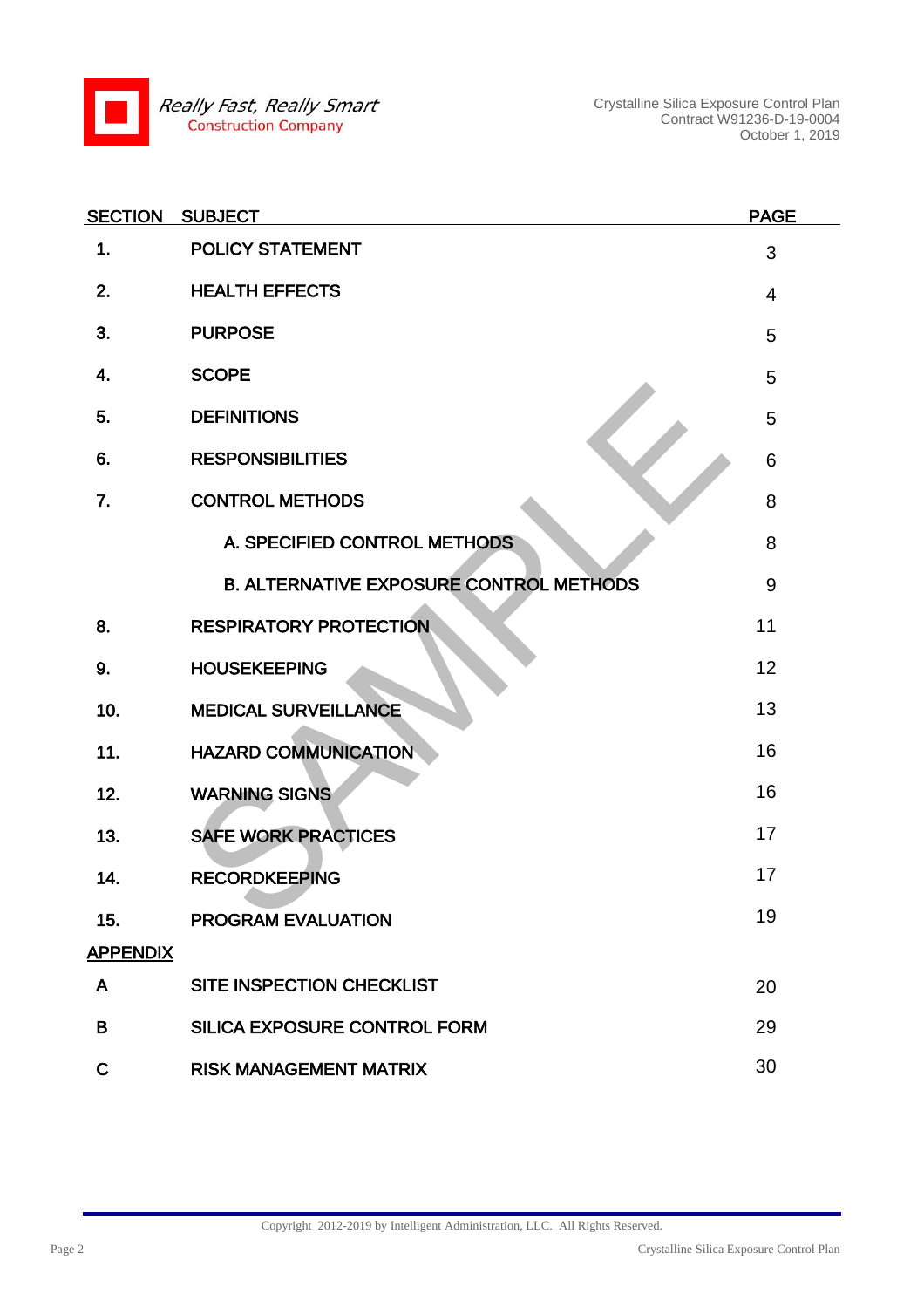

#### CRYSTALLINE SILICA EXPOSURE CONTROL PLAN

#### 1. POLICY STATEMENT

Crystalline Silica is a basic component of soil, sand, granite and many other minerals. Quartz is the most common form of Crystalline Silica. Many materials found on constructions sites include Crystalline Silica; including but not limited to - cement, concrete, asphalt, pre-formed structures (inlets, pipe, etc.) and others. All work involving chipping, cutting, drilling, grinding, or similar activities on materials containing Crystalline Silica can lead to the release of respirablesized particles of Crystalline Silica, or Respirable Crystalline Silica.

s (inlets, pipe, etc.) and others. All work involving chipping, cutting, drillin<br>tivities on materials containing Crystalline Silica can lead to the release ticles of Crystalline Silica, or Respirable Crystalline Silica.<br> Really Smart Construction Co., Inc. is committed to providing a safe and healthful work environment for all employees. In pursuit of this goal, the following Crystalline Silica Exposure Control Plan (CSECP) is provided to control occupational exposure to respirable crystalline silica in accordance with the Final Rule, provisions of which are found in OSHA Regulations Sec. 1926.1153(k) "Occupational Exposure to Respirable Crystalline Silica" effective 23 September 2017.

Silica is the second most common mineral on earth and makes up nearly all of what we call "sand" and "rock." Silica exists in many forms—one of these, "crystalline" silica (including quartz), is the most abundant and poses the greatest concern for human health. Some common materials that contain silica include:

- Rock and sand
- Topsoil and fill
- Concrete, cement, and mortar
- Masonry, brick, and tile
- Granite, sandstone, and slate
- Asphalt (containing rock and stone)
- Fibrous-cement board containing silica

Silica is a primary component of many common construction materials, and silica-containing dust can be generated during many construction activities, including: